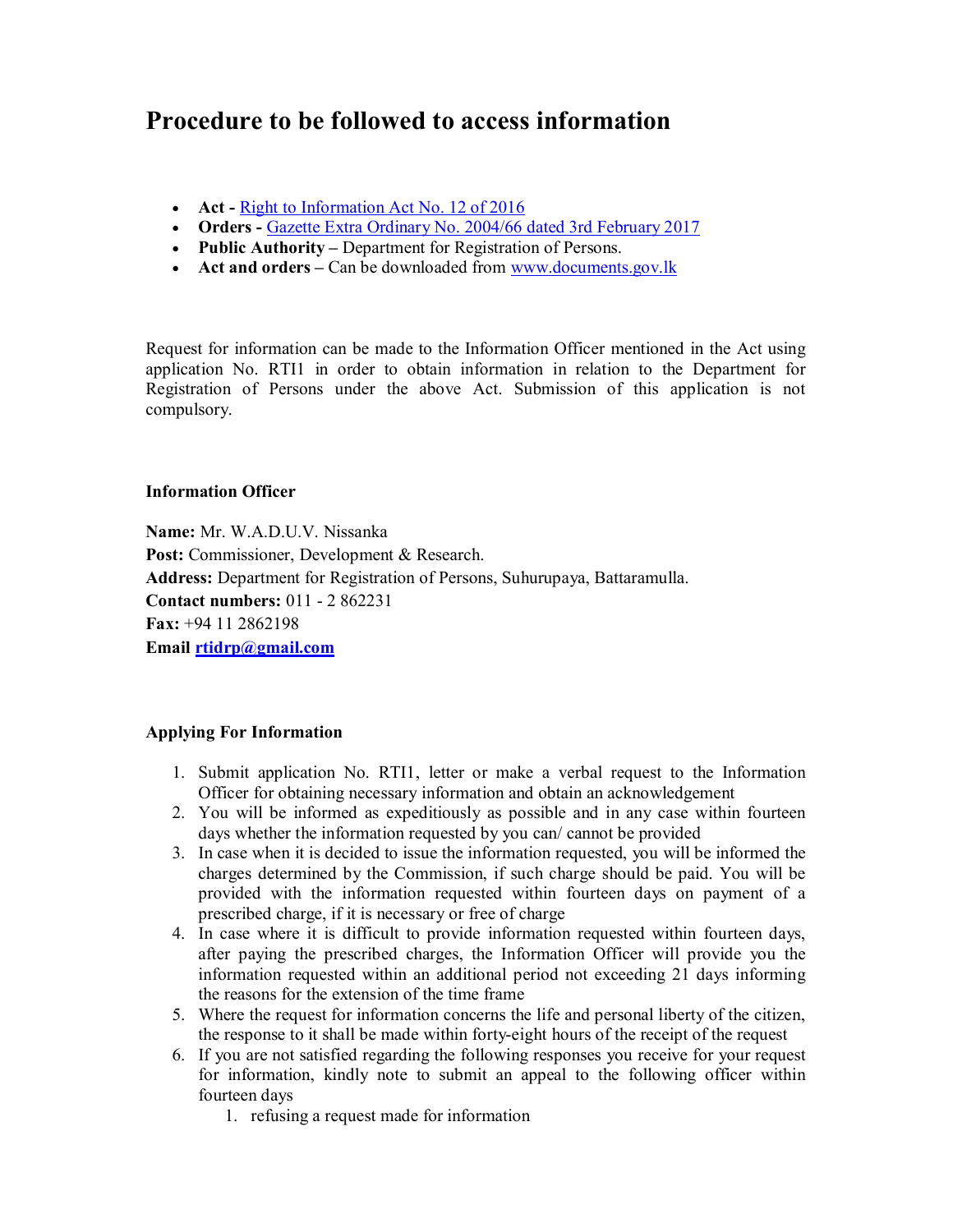- 2. refusing access to the information on the ground that such information is exempted from being granted under section 5
- 3. non- compliance with time frames specified by this Act
- 4. granting of incomplete, misleading or false information
- 5. charging an excessive fees
- 6. the refusal of the information officer to provide information in the form requested
- 7. the citizen requesting having reasonable grounds to believe that information has been deformed, destroyed or misplaced to prevent such citizen from having access to the information

## **Designated Officer**

**Name:** Mr. P.V. Gunathilake **Post:** Commissioner General. **Address:** Department for Registration of Persons, Suhurupaya, Battaramulla. **Contact numbers:** 011 2862235 **Fax:** 011 2862198 **Email: com.general@drp.lk**

#### **Appeal to the Commission**

- 1. Any Appellant who is aggrieved with the decision of the Designated Officer, or by a failure to obtain a decision from that officer within the prescribed time limit set out in the Act, may appeal to the Commission by furnishing the information required in the sample Form annexed to these Rules
- 2. The Appeal shall be lodged in the office of the Commission, and can be delivered in person or through registered post
- 3. An Appeal shall normally be required to be made within two months of the grounds for the Appeal, having arisen
- 4. Such Appeal shall be accompanied by the following documents duly verified as true copies by the Appellant
	- 1. A copy of the request for information submitted under Section 24 of the Act
	- 2. A copy of the reply, if any, received from the Information Officer
	- 3. A copy of the appeal made to the Designated Officer under Section 31 of the Act
	- 4. A copy of the order, if any, received by the Designated Officer
	- 5. Copies of other documents relied upon by the Appellant and referred to in his or her appeal along with an index of the documents referred to in the Appeal
- 5. An Appeal must be filed by the Appellant in duplicate
- 6. The Commission may not ordinarily admit an Appeal unless the conditions set out in sub-rules (1- 5) have been met
- 7. The Commission may, admit the appeal after the two-month period where the Appellant was prevented by a reason beyond his or her control from filing the appeal in time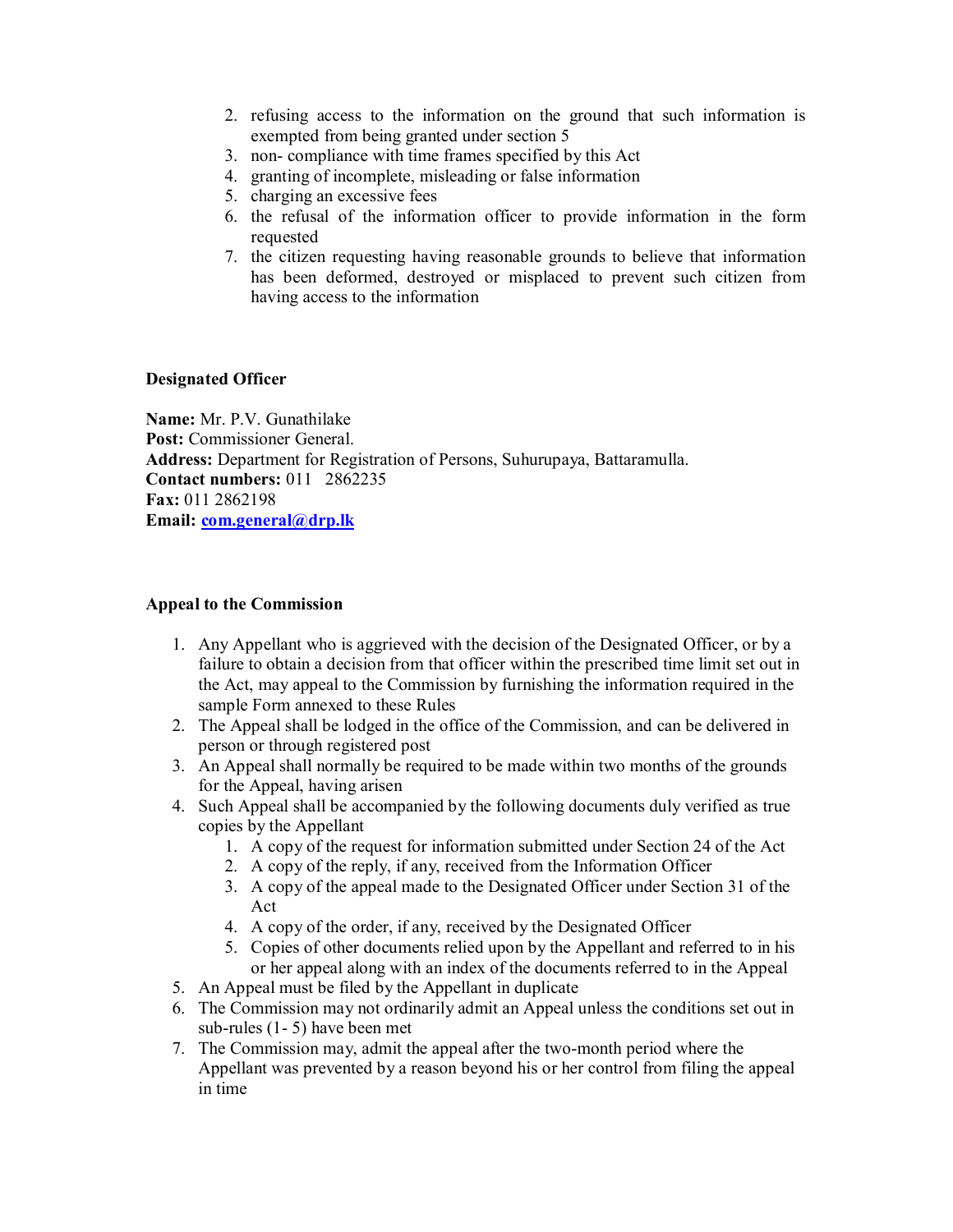## **Address of Commission**

Mahinda Gammanpila Chairman Right to Information Commission Room No. 203-204 Bandaranaike Memorial International Conference Hall Colombo 07 Telephone No. +94 11 2691625

## **Payment of fees:**

## **1. Application Fees**

- 1. No Public Authority shall charge any fee to provide a Right to Information Application Form to a citizen making an information request
- 2. No Public Authority shall charge any fee to process a Right to Information request

# **2. Fees for Information**

Unless otherwise prescribed, the following Fees may be charged by a Public Authority for provision of information in response to a RTI request

(i)Photocopying:

(a) Rs. 2/- (one side) and 4/- (both sides) of one paper, for the information provided on A4 (21 cm x 29.7 cm) and smaller size paper

(b) Rs. 4/- (one side) and 8/- (both sides) of one paper for the information provided on paper that is Legal size (21.59 cm x 35.56 cm) and up to A3 (29.7 cm x 42 cm)

(c) Information provided on paper bigger than those mentioned above will be at actual cost.

(iii) Printout

(a) Rs. 4/- (one side) and 8/- (both sides) of one paper, for the information provided on A4 (21 cm x 29.7 cm) and smaller size paper

(b) Rs. 5/- (one side) and 10/- (both sides) of one paper for the information provided on paper that is Legal size  $(21.59 \text{ cm} \times 35.56 \text{ cm})$  and up to A3  $(29.7 \text{ cm} \times 42 \text{ cm})$ 

(c) Information printed on paper bigger than those mentioned above will be at actual cost

(iii)Rs. 20/- for copying information onto a Diskette, Compact Disc, USB mass drive, or similar electronic device, provided by the citizen making the request